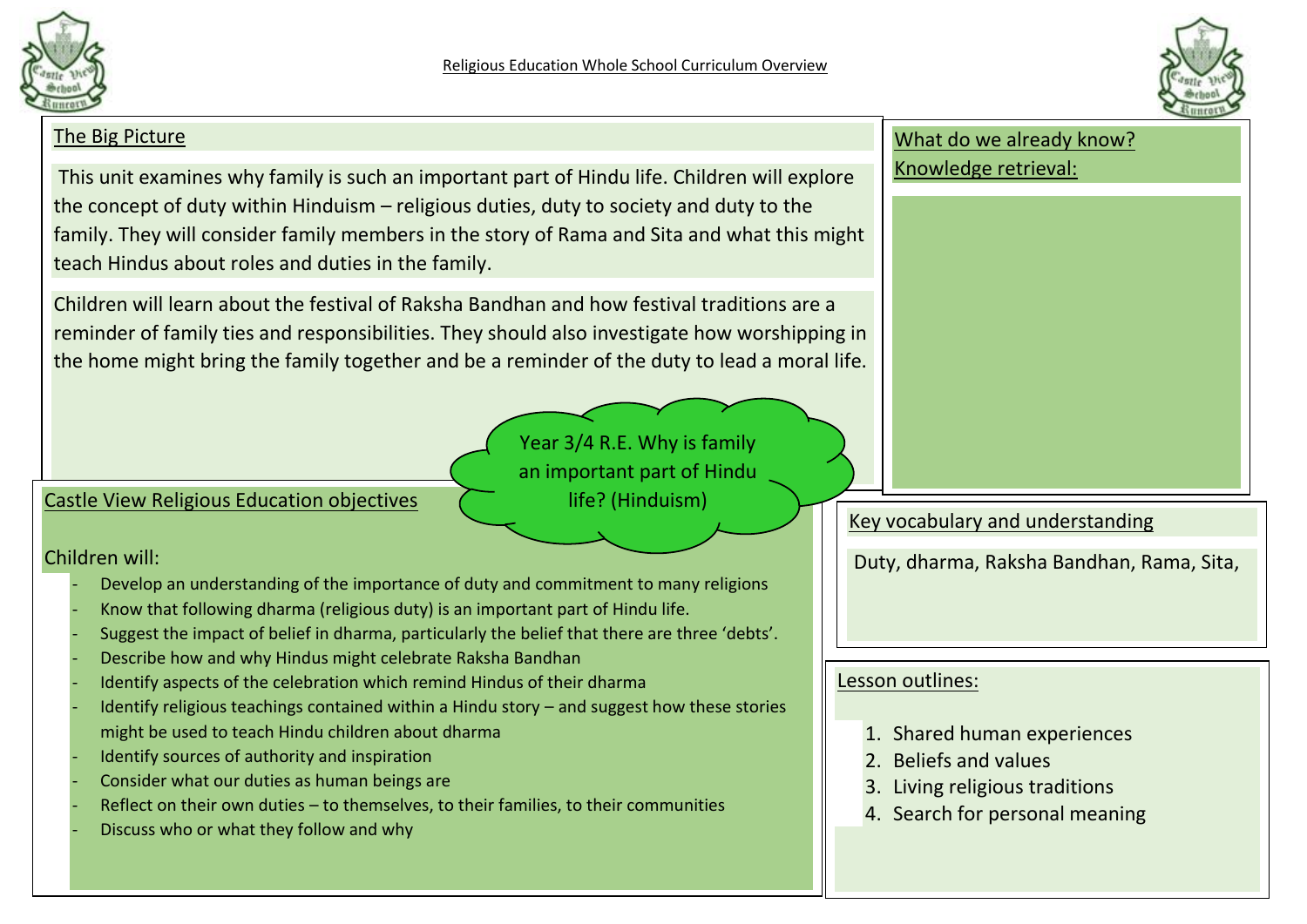



#### The Big Picture

This unit enables pupils to explore and examine the origins of Islam. The focus is on founders and leaders, using stories and teachings to identify how the values contained within them can inspire and influence a believer today. Pupils should develop an understanding of why Muhammad is seen as a role model to Muslims and should have a basic understanding of the how his example influences a Muslim life. The experiences of the life of the prophet are directly linked with the treatment of other people, in this unit this should be explored through acts of charity. Students should be able to explain the third pillar of Islam (Zakat) and why it is an obligatory act (one of the Five Pillars).

Pupils should have opportunities to discuss any charitable acts or events they have been involved in and why they believe it is important to help others. Pupils should discuss their own values and link these with role models in their own lives, explaining how/why some people have inspired them.

> Year 3/4 R.E Why is the prophet Muhammad an

example for Muslims? (Islam)

Castle View Religious Education objectives Children will:

- Develop and understanding of the importance of founders and leaders for religious communities
- Identify Islamic beliefs and values contained within the story of the life of the Prophet Muhammad
- Describe how a Muslim might try to follow the teachings and example of the Prophet Muhammad
- Describe and give reasons for the Islamic practice of Zakat
- Suggest why charity might be important to a Muslim and the different ways a Muslim might be charitable
- Identify characteristics of a good role model
- Discuss how good role models can have a positive impact on individuals, communities and societies.
- Reflect on their own aspirations for themselves and others
- Ask questions and suggest answers about how they can try to make the world a better place.

## What do we already know? Knowledge retrieval:

# Key vocabulary and understanding

Muhammad, Zakat, Five Pillars of Islam, wisdom,

# Lesson outlines:

- 1. Shared human experiences
- 2. Beliefs and values
- 3. Living religious traditions
- 4. Search for personal meaning